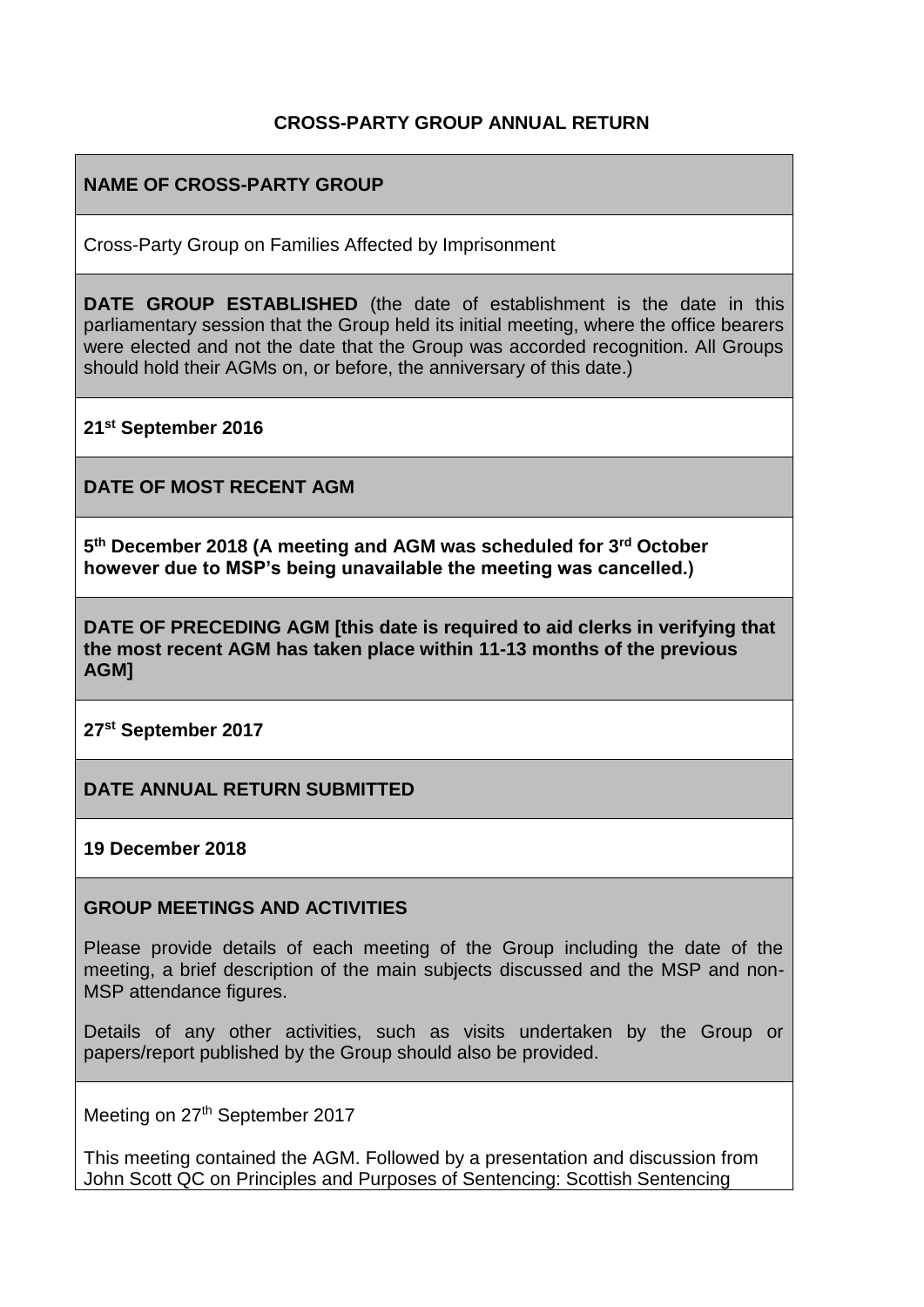Council Consultation

MSP attendees: two

Non-MSP Attendees: twelve

Meeting on 25<sup>th</sup> April 2018

Presentation and discussion from Teresa Medhurst of SPS on The role of IT in promoting family contact.

MSP Attendees: Three

Non-MSP Attendees: Twenty

Meeting on December 5<sup>th</sup> 2018

Presentation and discussion on family involvement in through care and aftercare in the Management of Offenders (Scotland) Bill from Laura van der Hoeven.

MSP attendees: two

Non-MSP attendees: eighteen

## **MSP MEMBERS OF THE GROUP**

Please provide names and party designation of all MSP members of the Group.

Mary Fee – Labour Richard Lyle - SNP Alex Cole-Hamilton – Liberal Democrat Claire Baker - Labour

Oliver Mundell – Conservative

Daniel Johnson - Labour

#### **NON-MSP MEMBERS OF THE GROUP**

For organisational members please provide only the name of the organisation, it is not necessary to provide the name(s) of individuals who may represent the organisation at meetings of the Group.

| Individuals | Dr Sara Watkin     |
|-------------|--------------------|
|             | <b>Emma Youens</b> |
|             | Janice McGowan     |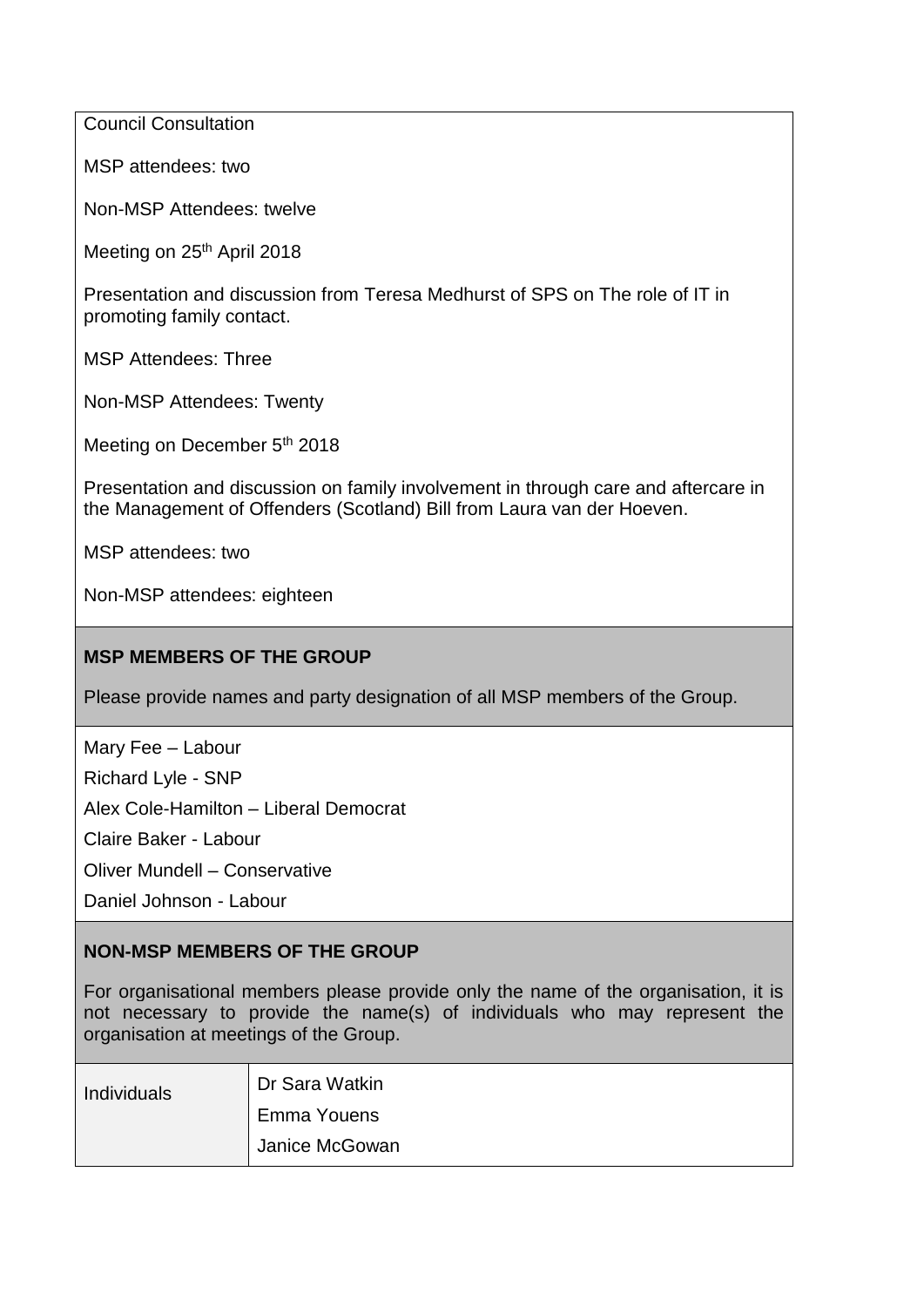|               | Maggie Mellon                                  |
|---------------|------------------------------------------------|
|               | Annetta Bennett                                |
|               | Anna Purdie                                    |
|               | <b>Billy Reid</b>                              |
|               | <b>Donald Dickie</b>                           |
|               | Donna Paterson-Harvie                          |
|               | <b>Elaine Strachan</b>                         |
|               | Jan Green                                      |
|               | Dr Jonathan Sher                               |
|               | <b>Kate Philbrick</b>                          |
|               | <b>Margaret Mortimer</b>                       |
|               | <b>Margaret Slater</b>                         |
|               | Nicola Birrell                                 |
|               | <b>Robert McGeachy</b>                         |
|               | Lady Rosamond Cullen                           |
|               | Yvonne Robson                                  |
| Organisations | Families Outside - secretary                   |
|               | Visiting Committee at HMYOI Polmont            |
|               | <b>Community Justice Scotland</b>              |
|               | Sacro                                          |
|               | <b>Relationship Scotland</b>                   |
|               | <b>Prison Reform Trust</b>                     |
|               | <b>HMP Low Moss</b>                            |
|               | <b>Play Station</b>                            |
|               | <b>SPS</b>                                     |
|               | University of Strathclyde                      |
|               | <b>Pheonix Futures</b>                         |
|               | Stop it Now                                    |
|               | <b>The Croft</b>                               |
|               | <b>Criminal Justice Voluntary Sector Forum</b> |
|               | <b>SFAD</b>                                    |
|               | The Robertson Trust                            |
|               | <b>Parenting Across Scotland</b>               |
|               | <b>HMP Kilmarnock</b>                          |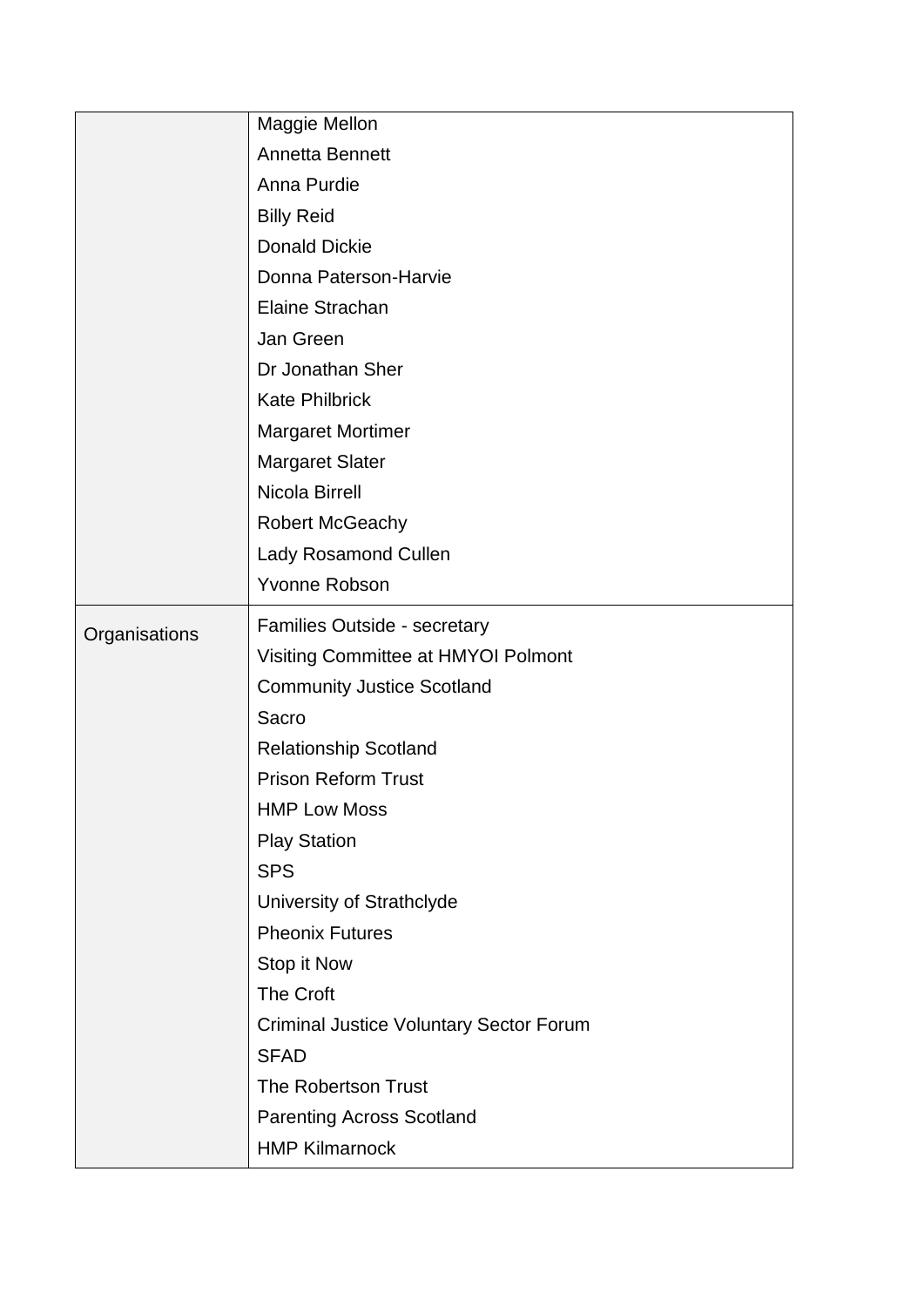| Civil Legal Assistance Office            |
|------------------------------------------|
| <b>Barnardo's Scotland</b>               |
| <b>Perth Prison Visitor Centre</b>       |
| <b>Early Years Scotland</b>              |
| <b>Alcohol Focus Scotland</b>            |
| Vox Liminis                              |
| <b>Waverley Care</b>                     |
| Circle                                   |
| Carers' Trust                            |
| <b>Apex Scotland</b>                     |
| <b>Parkhead CAB</b>                      |
| Crossreach                               |
| <b>Theatre Nemo</b>                      |
| <b>NHS Lothian</b>                       |
| <b>Youth Scotland</b>                    |
| <b>National Museums Scotland</b>         |
| Soroptimists International               |
| Place2Be                                 |
| Division of Clinical Psychology Scotland |
| <b>Together Scotland</b>                 |
| Alternative to Violence Project          |
| <b>Lighthouse Foundation</b>             |
| <b>Family Mediation Central Scotland</b> |
| <b>Children in Scotland</b>              |
| <b>HMP Greenock</b>                      |
| <b>Cryenians SCCR</b>                    |
| Lifelink                                 |
| Aberlour                                 |
| Cornerstone                              |
| <b>DCP Scotland</b>                      |
| Kibble Education and Care Centre         |
| <b>Family Addiction Support Service</b>  |
| Inside Out (CAB)                         |
| Women for Justice                        |
| <b>Positive Prison? Positive Futures</b> |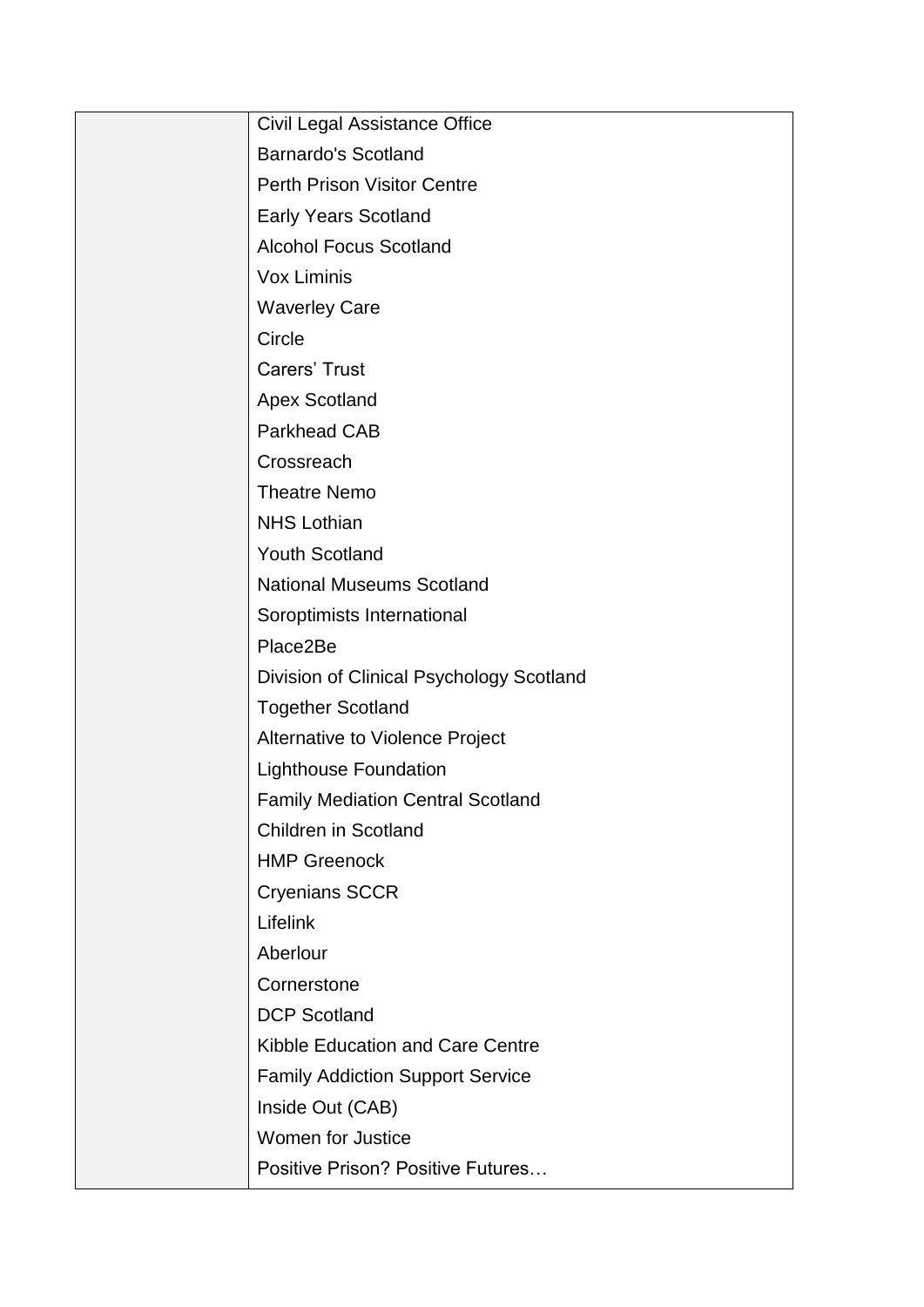| <b>Stirling Interfaith Community Justice Group</b> |
|----------------------------------------------------|
| <b>NSPCC</b>                                       |
| <b>Scottish Association of Social Work</b>         |
| <b>NHS Forth Valley</b>                            |
| <b>Renfrewshire Council</b>                        |
| <b>One Parent Families Scotland</b>                |

## **GROUP OFFICE BEARERS**

Please provide names for all office bearers. The minimum requirement is that two of the office bearers are MSPs and one of these is Convener – beyond this it is a matter for the Group to decide upon the office bearers it wishes to have. It is permissible to have more than one individual elected to each office, for example, coconveners or multiple deputy conveners.

| Convener               | Mary Fee MSP                           |
|------------------------|----------------------------------------|
| <b>Deputy Convener</b> | <b>Richard Lyle MSP</b>                |
| Secretary              | <b>Families Outside - Nancy Loucks</b> |
| <b>Treasurer</b>       | N/A                                    |

## **FINANCIAL BENEFITS OR OTHER BENEFITS RECEIVED BY THE GROUP**

Please provide details of any financial or material benefit(s) received from a single source in a calendar year which has a value, either singly or cumulatively, of more than £500. This includes donations, gifts, hospitality or visits and material assistance such as secretariat support.

Details of material support should include the name of the individual providing support, the value of this support over the year, an estimate of the time spent providing this support and the name of the organisation that this individual is employed by / affiliated to in providing this support.

Groups should provide details of the date on which the benefit was received, the value of the benefit and a brief description of the benefit.

If the Group is not disclosing any financial information please tick the box to confirm that the Group has considered the support received, but concluded it totalled under the threshold for disclosure (£500).